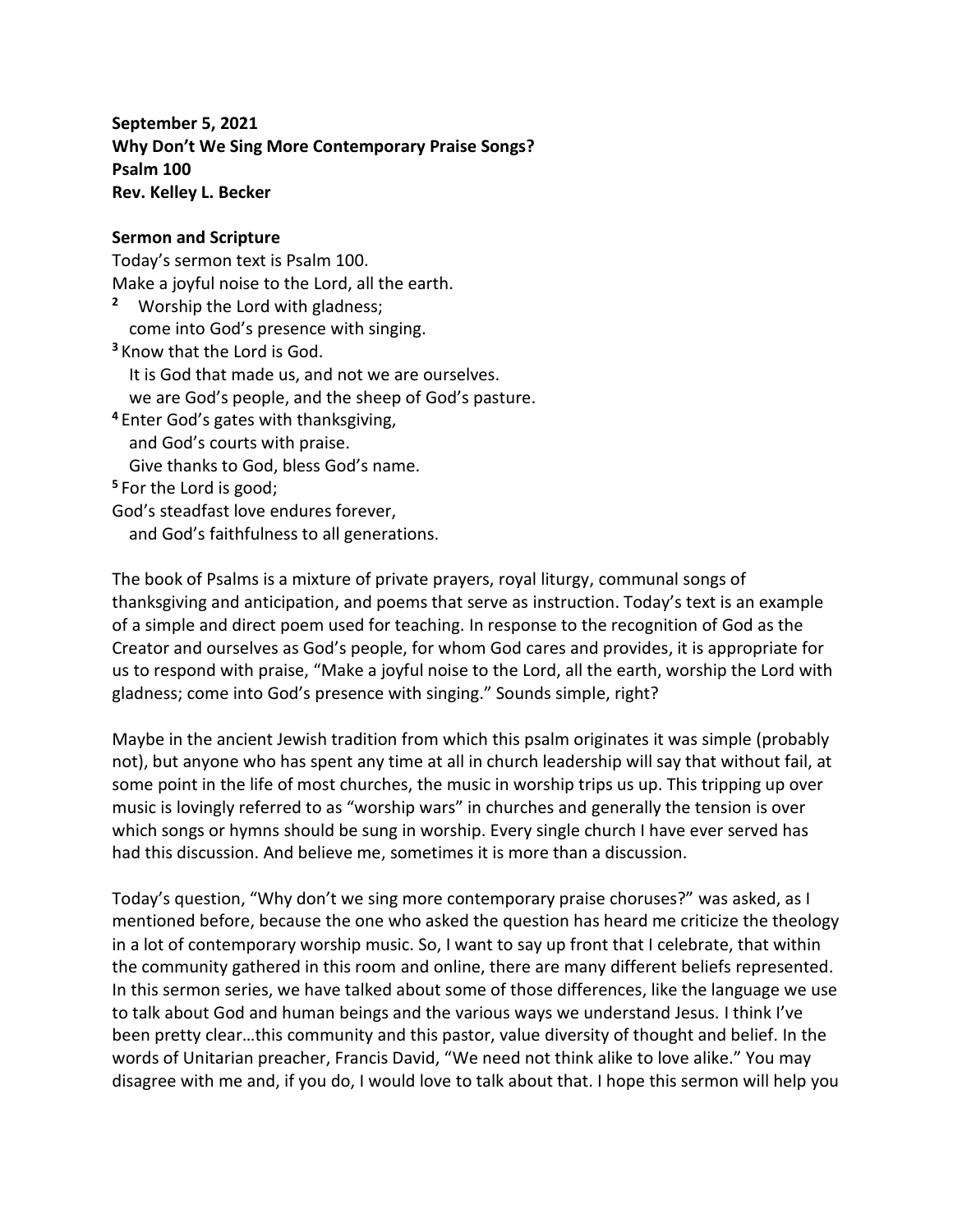understand how Alex and I think about music and appreciate how hard it is to sing everyone's favorite in corporate worship.

This sermon is about why certain songs are more or less appropriate for corporate worship. To get us started, let's talk about the purpose of corporate worship. Why are we here?

Many of you are thinking, "The minister said I have to come." Ummm. Not true. The minister encouraged you to come. You're welcome.

But really, we are here:

To celebrate what God is doing in the world and in us.

To give thanks for what we have, what we have experienced, and the gift of community.

To be together, with one other and to take note of God's presence with us.

To learn and grow because when we know better, we do better.

To prepare for the journey ahead and to encourage each other.

I think my job in corporate worship (and in ministry in general) is to make God accessible to everyone. And what I know about that is what is said here, in this space, matters. Words matter. Language matters. Theology matters. And so, what we sing in worship matters. This morning, with Alex's help, I hope we can have a little bit of fun because we've covered a lot of heavy topics in the last few weeks. I hope this feels a little bit lighter. Before I begin, I want to say that there are songs I really love that I would never choose for corporate worship. It doesn't make them bad songs. They are songs that, rather than making God accessible, confuse or alienate some people.

So, if I use your favorite song as an example of what we are not going to sing in worship, please don't feel attacked and tweet #myministerismean.

I first began to pay attention to worship music, beyond just what I liked and didn't like, when one day in worship about 20 years ago, I realized I was singing something I didn't believe. We were singing a praise chorus, which meant we were singing the same phrase repeatedly and I thought, "Why am I singing this? This is not true for me." I asked the minister of the church about it later and he said he didn't believe it either, but people in the congregation really like the song, even though, in his opinion, most people in the congregation didn't believe the words they were singing. Not having any idea that I would end up in seminary and on this side of the pulpit someday, I smugly thought, "If I was the minister, things would be different." Right. Thoughts like that are my proof that God must like to laugh.

Nine years ago, when I was the youth minister at a Presbyterian Church, the Director of Music and I read a book together called *The 6 Marks of Progressive Christian Worship Music*, by Bryan Siracho. It changed the way I think about worship music. Since then, I've used the ideas in that book to help explain what I think is important about worship music and to guide choices for what's used in worship. If you are interested in reading it, Alex and I both have a copy we would loan. Let's look at the 6 Marks of Progressive Christian Worship Music.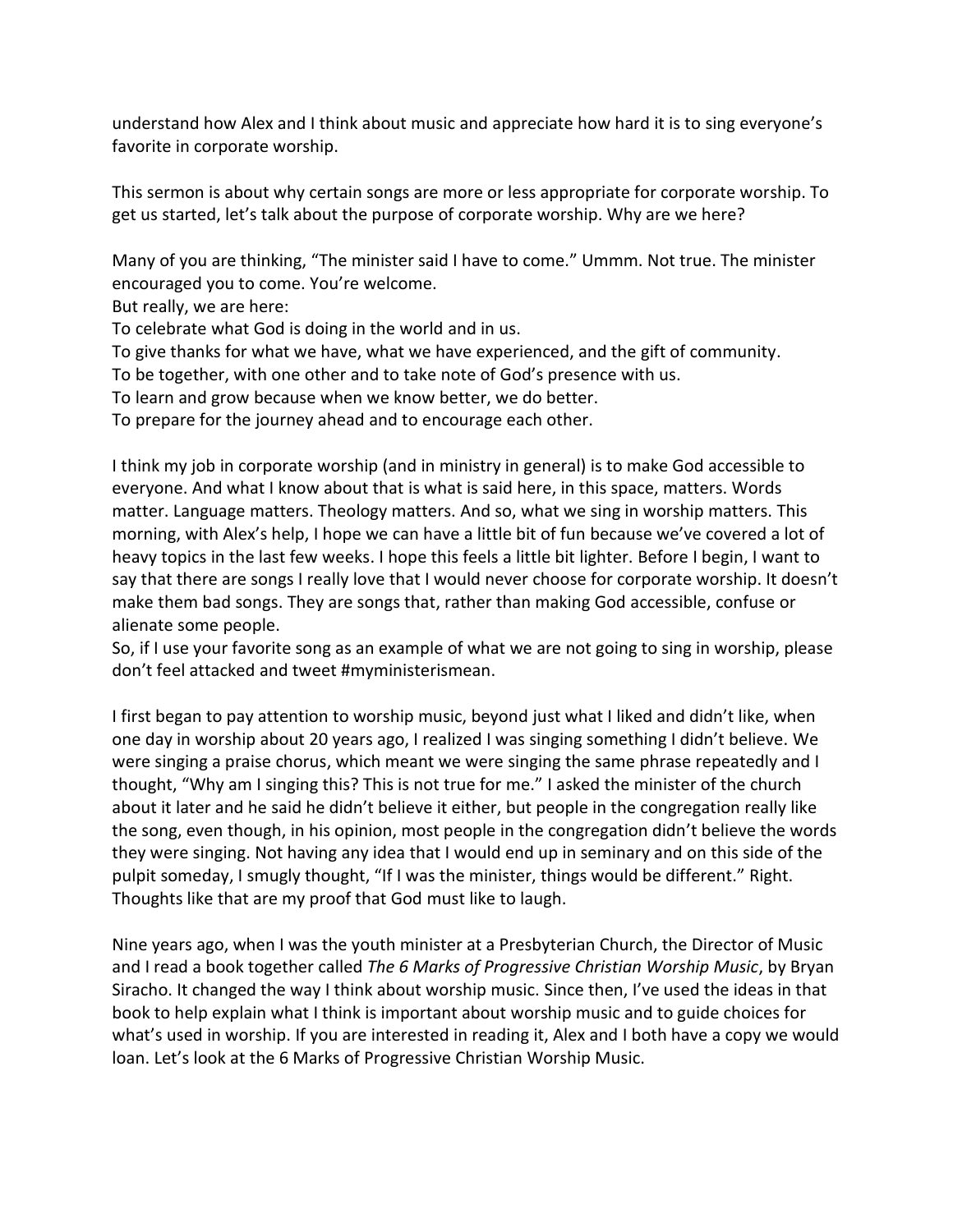Mark 1: Progressive Christian worship music emphasizes praise, justice, and the fullness of human experience.

Many, many, in fact most, contemporary worship songs are praise songs only. They are songs that celebrate the greatness of God, but unfortunately, the language about the object of our praise (God) is so vague that we end up worshiping our own worship.

## **Song: How Great is Our God**

*How great is our God, sing with me How great is our God, and all will see How great, how great is our God Name above all names Worthy of our praise My heart will sing How great is our God You're the name above all names You are worthy of our praise And my heart will sing How great is our God How great is our God, sing with me How great is our God, and all will see How great, how great is our God*

There is nothing wrong with celebrating God's greatness, in fact, that is one of the reasons we gather weekly in this space. But worship music that only includes praise songs falls short. Think about Micah 6, "With what shall I come before the Lord, and bow myself before God on high? He has told you, O mortal, what is good; and what does the Lord require of you but to do justice, and to love kindness, and to walk humbly with your God?"

In his book, Siracho writes, "To be blunt, God is not a Divine Ego-Maniac, who needs to be told how wonderful He or She [sic] is all the time." Again, praise helps us de-center ourselves and puts us in a place to cooperate and co-create with God and with other people. Praise is good, but we also must sing about the rest of our lives in relationship to what God dreams of for this world and for our lives and relationships to other people. So, a better choice to being worship is:

# **Song: Welcome**

*Let's walk together for a while and ask where we begin To build a world where love can grow and hope can enter in. To be the hands of healing and to plant the seeds of peace, Singing welcome, Refrain: Welcome to this place. You're invited to come and know God's grace. All are welcome, the love of God to share, 'Cause all of us are welcome here; all are welcome in this place.*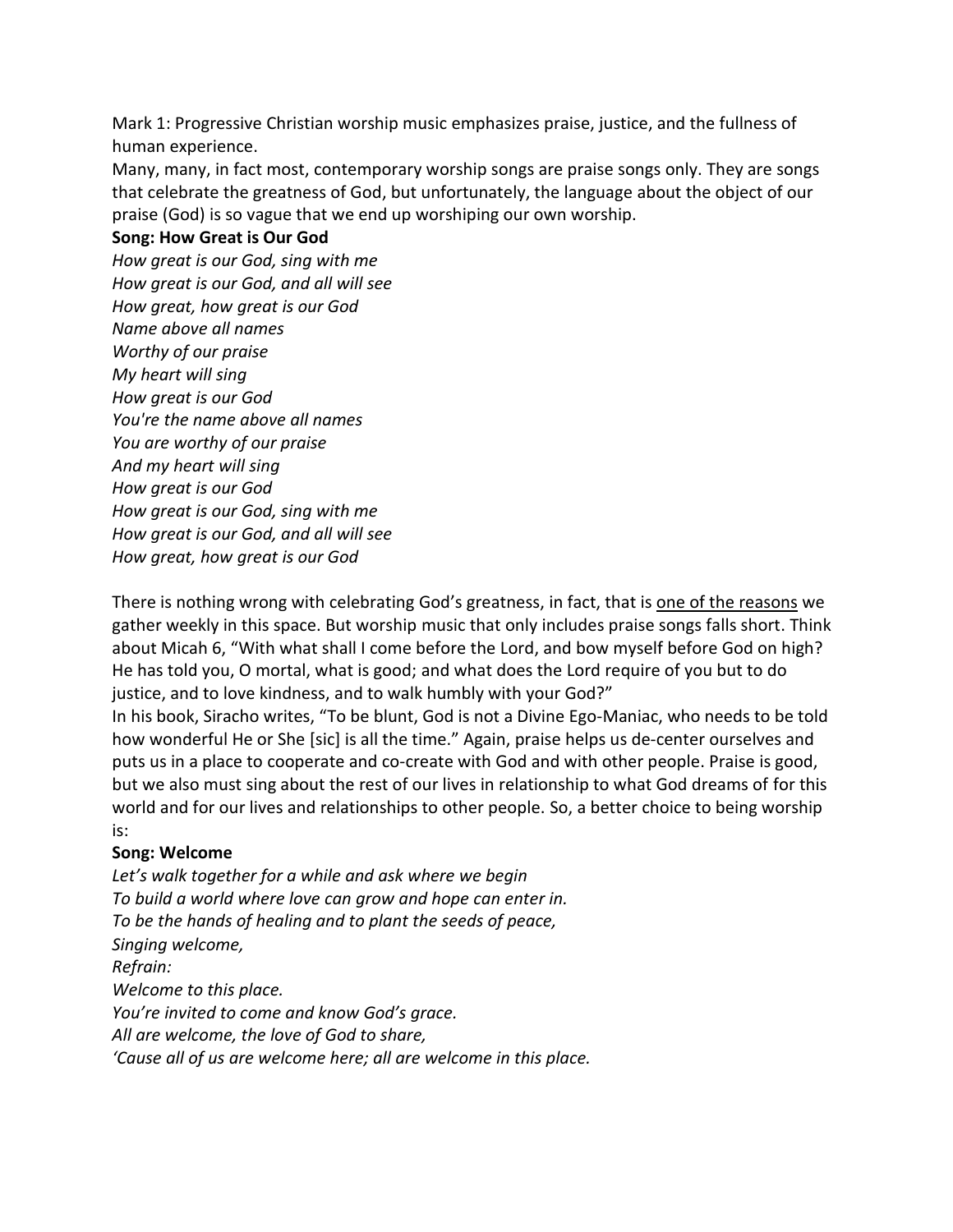Mark 2: Progressive Christian worship music uses inclusive language. As I said earlier, words matter, language matters. We have talked at length about the importance of using inclusive language for God and for human beings in corporate worship. We do this, not because it is wrong to address God as father in our personal prayers, but because we recognize that for some people, especially people who have experienced trauma related to fathers and father figures, God as father is not a helpful metaphor. God does not become more accessible when we sing songs about God that hinge on ideas that trigger people who have experienced trauma. Songs that hinge on the singular maleness of God are problematic for many people.

### **Song: Good, Good Father**

*Oh, I've heard a thousand stories of what they think You're like But I've heard the tender whisper of love in the dead of night And You tell me that You're pleased and that I'm never alone*

*You're a good, good Father It's who You are, it's who You are, it's who You are And I'm loved by You It's who I am, it's who I am, it's who I am*

In addition to paying attention to how we talk about God, talking about human beings in gender neutral ways makes God accessible to everyone and invites all people to see themselves and their own experiences in who and what we sing about. We won't get it right all the time, but we should try. God and human beings will always be more than the names and metaphors we use to talk about them. Our call is to include everyone.

# **Song: God of the Moon and Stars**

*God of the moon and stars God of the gay- and singles bars God of the fragile hearts we are, I come to you God of our history, god of the future that will be What will you make of me, I come to you*

*God of the meek and mild, God of the reckless and the wild God of the unreconciled, I come to you God of our life and death God of our secrets unconfessed God of our every breath, I come to you*

Mark 3: Progressive Christian Worship music embraces progressive theology. I don't have time in this sermon to unpack everything about progressive theology, so if I breeze by something that you would like to talk more about, please don't hesitate to email me. Siracho describes Progressive Christianity like this, "Progressive Christians tend to be deeply drawn to the welcoming, inclusive, unconditional love that is at the heart of the biblical message…this welcoming love leads progressive Christians to place a premium on honoring and respecting the spiritual journeys of all persons. Wherever they happen to be in their lives….At our best,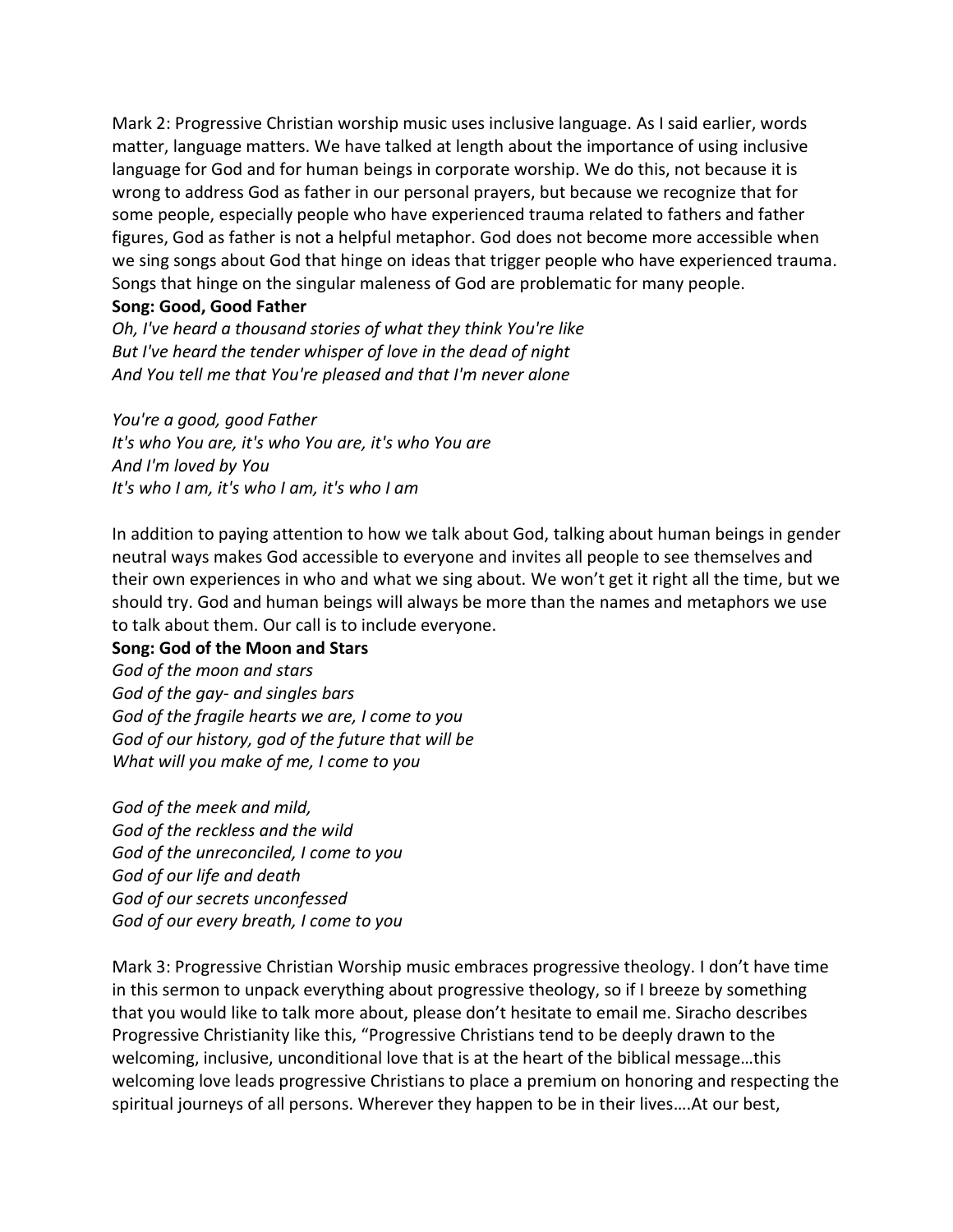progressive Christians encourage all people who embrace other religions or no religion at all to understand that we are all loved and accepted by God." But sometimes the words we sing sound a lot like we believe our way is the way.

**Song: Come, Now is the Time to Worship** *Come, now is the time to worship Come, now is the time to give your heart Come, just as you are to worship Come, just as you are before your God Come One day every tongue will confess You are God One day every knee will bow Still the greatest treasure remains for those Who gladly choose You now Come, now is the time to worship*

Most Progressive Christians do not believe or even hope for "one day everyone will confess you are God and one day every knee will bow…" What we would say is that God loves all people, Christians and people who are not Christians. And we believe there are many paths to what is Holy.

## **Song: Come Just As You Are**

*Come just as you are Hear the Spirit call Come just as you are Come and see Come receive Come and live forever*

Because of our emphasis on love and inclusion, there are some things that are not emphasized in Progressive Christian worship music.

One example of that is the doctrine of Substitutionary Atonement which is the belief that God sent Jesus to be sacrificed on the cross to pay the price (atone) for the sins of others. Most Progressive Christians feel this doctrine paints an inauthentic picture of a God that is overly judgmental, legalistic, vindictive, unloving, and even abusive. I have mentioned before that this doctrine was a later development of the Church and not part of how Jesus understood himself, nor does it represent how I believe God works.

The rejection of this doctrine is why our music will not include references to being saved from hell and "blood language," like this gem.

**Song: Nothing But the Blood of Jesus** *What can wash away my sin? Nothing but the blood of Jesus; What can make me whole again? Nothing but the blood of Jesus.*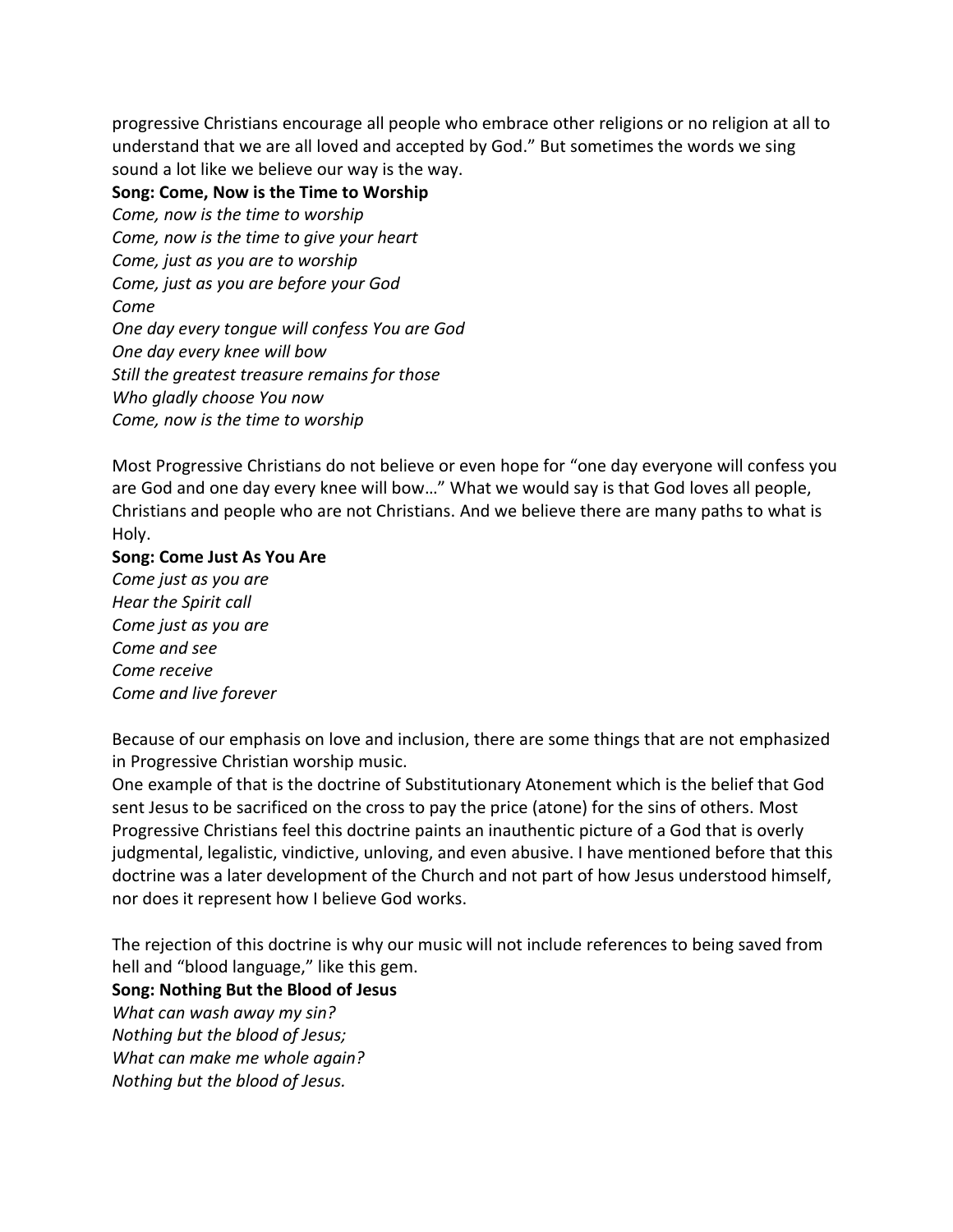*Oh! precious is the flow That makes me white as snow; No other fount I know, Nothing but the blood of Jesus.*

Mark 4: Progressive Christian worship music emphasizes both the individual and community. In worship, we are each having our own experience and we are having a communal experience. Contemporary Christian music leans heavily on the individual experience. Much of the music contains I, me, and my in the lyrics. There isn't anything wrong with each one of us having our own personal experience, in fact, it's necessary in order to grow into the people we were created to be. But we only worship together once a week, so in that time we should sing songs about all people, about community, about unity. Worship is not all about "me" and God doesn't just belong to me.

### **Song: You are My All in All**

*You are my strength when I am weak You are the treasure that I seek You are my all in all Seeking You as a precious jewel Lord, to give up I'd be a fool You are my all in all*

Who does God belong to anyway?

#### **Song: Shout to the Lord**

*My Jesus, my Savior Lord there is none like You All of my days I want to praise The wonders of Your mighty love My comfort, my shelter Tower of refuge and strength Let every breath, all that I am Never cease to worship You Shout to the Lord, all the earth let us sing...*

Actually, I think John Lennon sang it well when he sang, "Imagine all the people, living life in peace…"

We look for songs that embrace community, using "we and us" instead of I and me. **Song: Gather Us In** *Here in this place new light is streaming Now is the darkness vanished away See in this space our fears and our dreamings Brought here to you in the light of this day Gather us in, the lost and forsaken Gather us in, the blind and the lame*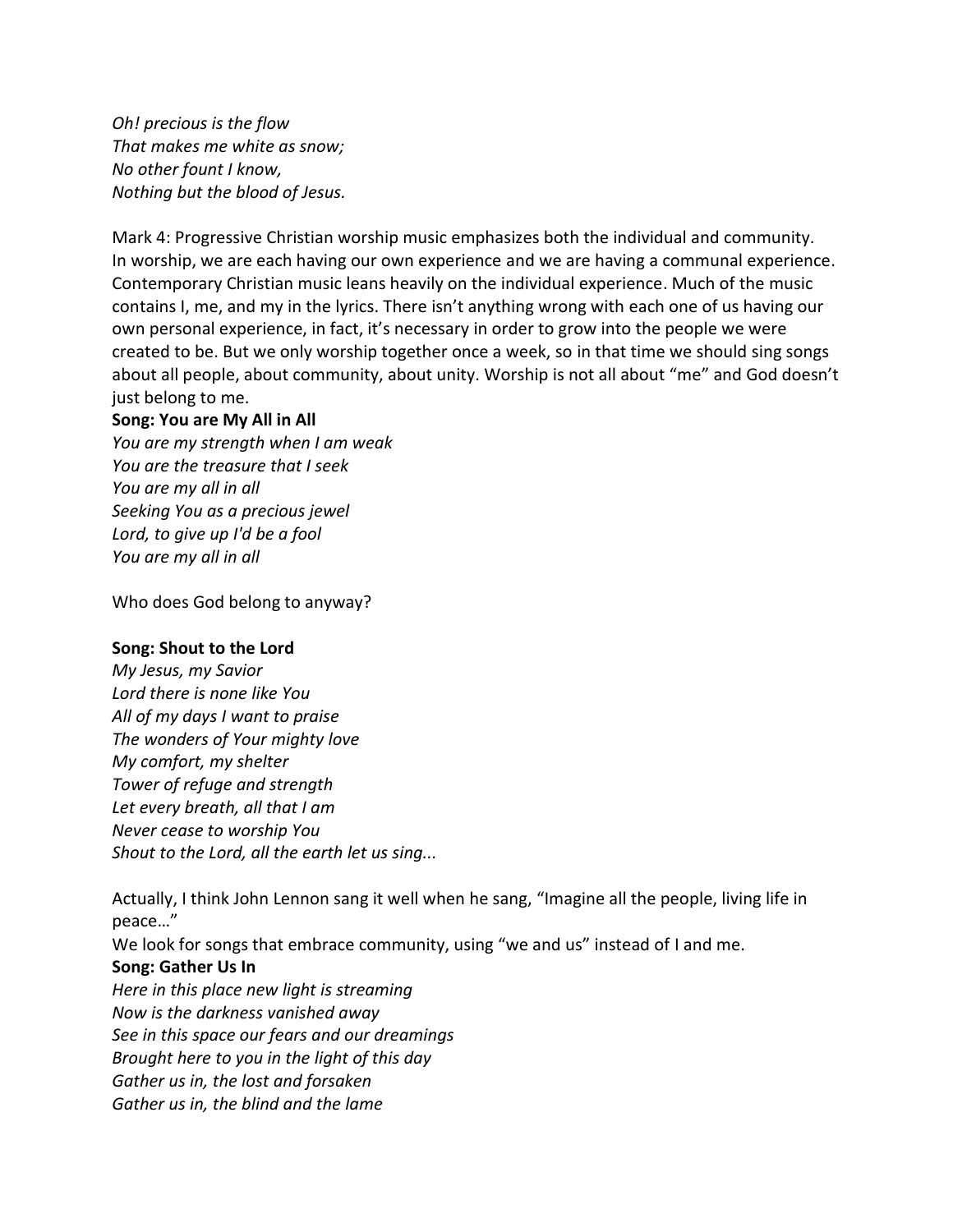*Call to us now and we shall awaken We shall arise at the sound of our name*

Mark 5: Progressive Christian worship music strives for emotional authenticity. There is a delicate line to be walked here. Of course, part of worship is feeling something. But what is it that we feel? I don't think it is appropriate to yank people around by their emotions every week. It feels very contrived. We have all been in situations where it was clear we were supposed to feel something deeply and we didn't We all feel different things, which makes it really hard to choose music. I don't know if you have noticed this or not, but there are a lot of worship songs written that sound an awful lot like romantic ballads…sappy love songs of the 70s. We call these songs "Boyfriend Jesus songs." And we avoid them here because Jesus is not our boyfriend.

## **Song-Heart of Worship**

*When the music fades All is stripped away And I simply come Longing just to bring Something that's of worth That will bless your heart I'll bring you more than a song For a song in itself Is not what you have required You search much deeper within Through the way things appear You're looking into my heart*

If you can imagine singing the song to your love interest, it's not a good fit for progressive corporate worship. Also, note the "I and my" in that song.

Alex sang a song for the prelude this morning that is a great example of a worship song that expresses emotion, but not sappy, "I keep falling in love with you..." emotion.

#### **Song-Here and Now**

*We want to be a church where freedom reigns We want to be a people full of grace We want to be a shelter where the broken find their place We want to be a refuge for the weak We want to be a light for the world to see We want to be a love that breaks the walls and fills the streets All are welcome here As we are As we are For our God is near every heart Let Your mercy rise Let Your hope resound Let Your love in our hearts be found*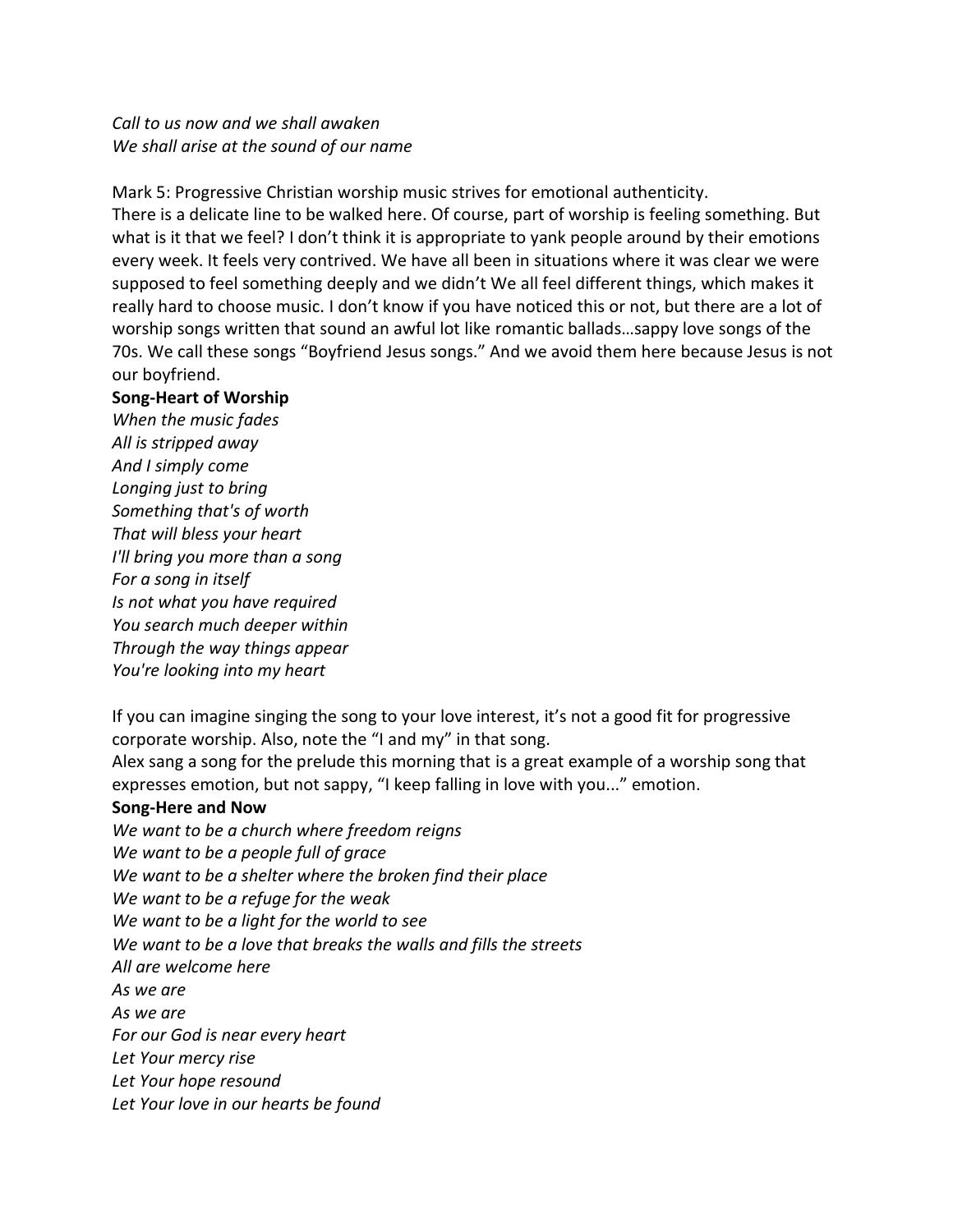*Let Your grace run free Let Your name bring peace Heaven come in the here and now*

And last, Mark 6: Progressive Christian Worship Music uses fresh images, ideas, and language. For a very long time, Christians have been singing about God and faith using the same images. Some of those images don't really make much sense if the purpose of them is to connect the mysteries of God and faith to ordinary things in our lives in order to help us understand them. For example, we sing a lot about God as a king. Most of us have never lived in a place where there was a king. Although, we have watched plenty of Disney movies about kings. Is this imagery really meaningful to this time and place?

#### **Song-Majesty #50 CP**

*Majesty, worship His majesty Unto Jesus, be all glory, honor and praise Majesty, kingdom authority…*

Wow. There's a lot to unpack there. The general idea for Mark 6 is that God is not accessible when we sing about God and our faith using ideas we don't know much about. I don't know what it is to be a sheep in need of a shepherd, to be the subject of a king, or a wretched wretch in need of saving.

What Progressive Christian Worship should do is allow us to sing what we believe, sing what we hope for, and sing together.

There are a lot of really beautiful images we can sing about, that express who we are as Christians and what we believe God wants the world and us to be like.

I will end this morning with one of the most beautiful.

This is **Crowded Table.** 

*You can hold my hand When you need to let go I can be your mountain When you're feeling valley-low I can be your streetlight Showing you the way home You can hold my hand When you need to let go I want a house with a crowded table And a place by the fire for everyone Let us take on the world while we're young and able And bring us back together when the day is done If we want a garden We're gonna have to sow the seed Plant a little happiness Let the roots run deep If it's love that we give*